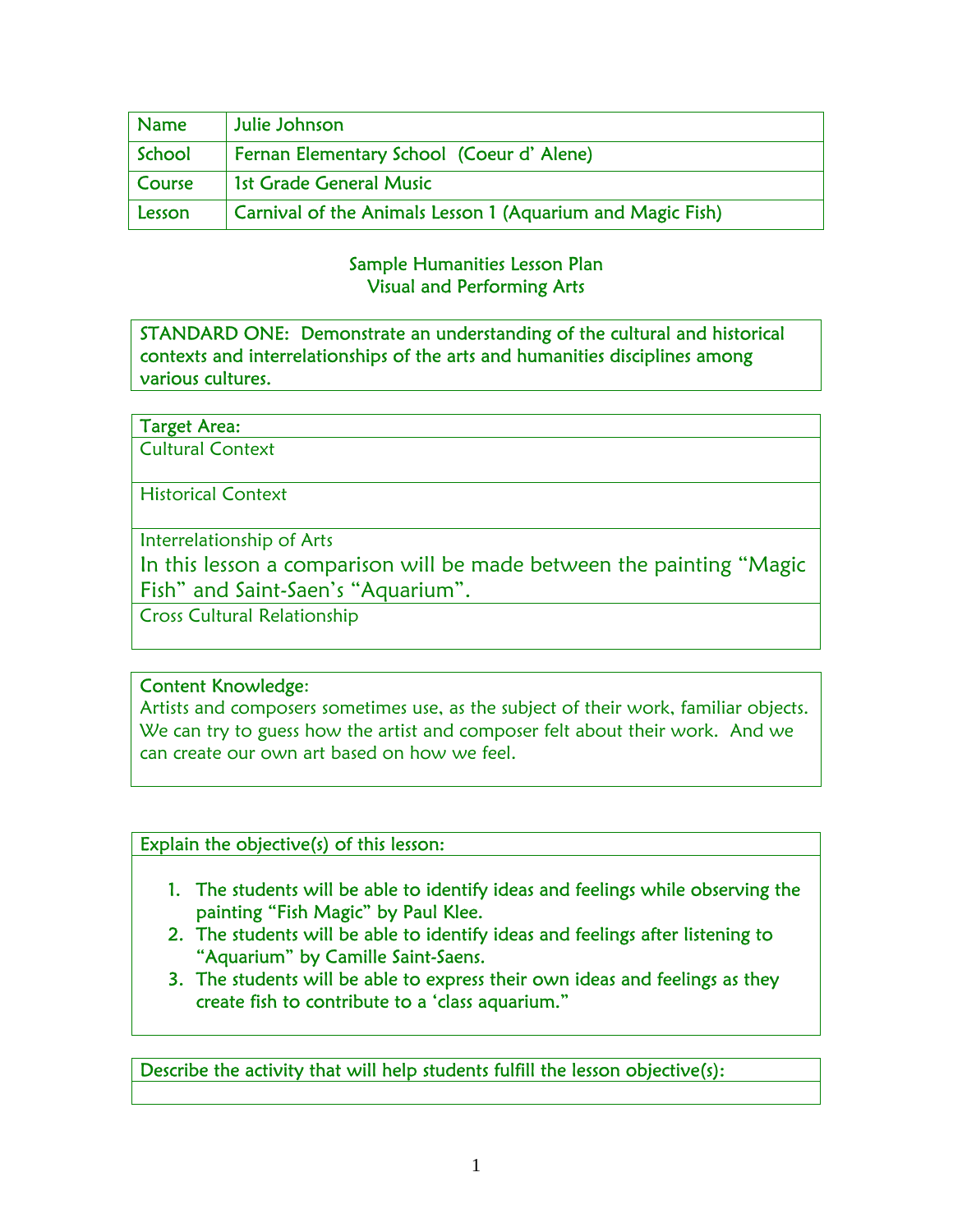- 1. The students will look at a poster of the painting "Fish Magic". They will answer questions about the painting like: a) What do you see?
	- b) Describe the fish in the painting. How many? How are they different? How are they the same?
	- c) How do you feel about the painting?
- 2. Without hearing the name of the piece of music, they will listen to "Aquarium". They will answer questions about the music like:
	- a) What did you hear?
	- b) Describe the music. What instruments did you hear? Was the music fast or slow? High or low? Loud or soft? Accented or flowing?
	- c) Can you guess what the composer was thinking about when he wrote the piece?
	- d) How did you feel about the music?
- 3. I will tell them the name of the music was Aquarium. (Hopefully this will be a reinforcement to their ideas!) Ask them to try to picture the fish in the music. Ask if they think the fish in the music look like the fish in the painting. They will probably think the fish in the musical aquarium are shiny and colorful.
- 4. Finally, the students will be given the art supplies for creating their own aquarium. They will create their own paper fish, color them, and add a small amount of glitter. Then they will glue them to an aquarium mural. All the time they are working, they will be listening to repetitions of Aquarium.
- 5. Gather around the class-created aquarium to admire and assess.

Suggested Materials

- 1. Poster of Paul Klee's "Fish Magic" or another painting with fish.
- 2. CD of Carnival of the Animals.
- 3. Art supplies: paper, scissors, crayons and colored markers, glitter, glue, and a large piece of blue paper for the "ocean".

Student/teacher preparation required

- 1. Assemble all the art materials. Maybe they can bring these supplies with them to music class. The teacher can decide whether to try this lesson with the students working individually, or in groups.
- 2. Have a plan for clean up!

Length of lesson

45 minutes (Plan ahead for the students who will need more time to finish. They may want to finish during recess or lunchtime.)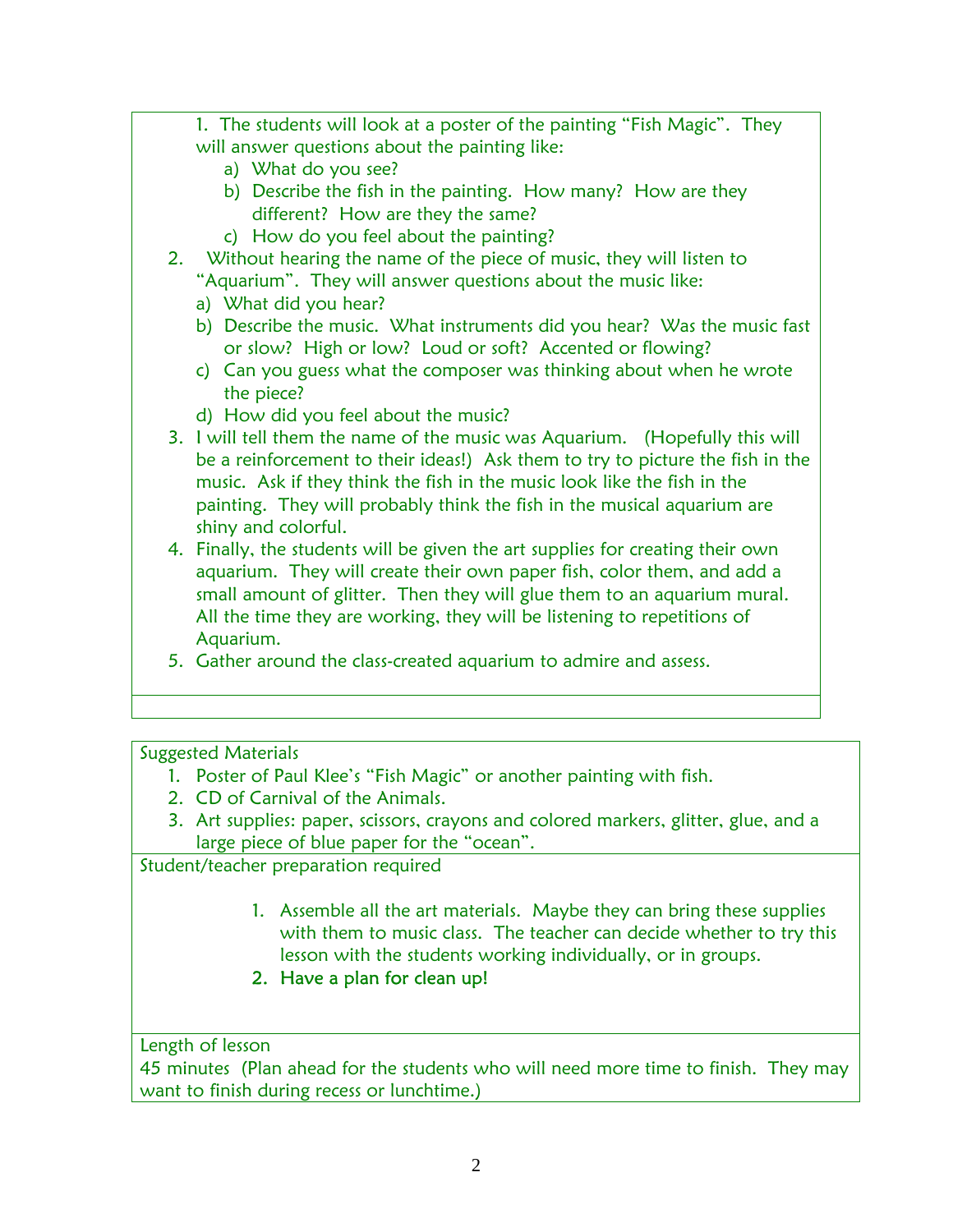Assessment used to measure objective(s)

At the end of the lesson, display the mural, and let the students answer these questions:

- 1. What do you like about the mural?
- 2. Describe the fish we created. What colors do you see? How are they the same and different?
- 3. Do our fish remind you more of the painting or the music?

4. Brainstorm "If we were to do this lesson again, what could we do even better?" (Their ideas might be about behavior issues like cooperation or they might be about using brighter colors etc.)

Ideas for coordinating with other subject areas

Read the book "Rainbow Fish" by Marcus Pfister and spend time looking at the illustrations.

Discuss aquariums and tropical fish. (First graders at my school study animals in science)

| <b>Name</b> | Julie Johnson                                                     |
|-------------|-------------------------------------------------------------------|
| School      | Fernan Elementary School (Coeur d'Alene)                          |
| Course      | <b>1st Grade General Music</b>                                    |
| Lesson      | <b>Carnival of the Animals Lesson 2 (Repetition and Contrast)</b> |

### Sample Humanities Lesson Plan Visual and Performing Arts

STANDARD TWO: Conduct structural analysis, engage in reasoned argument and demonstrate informed judgment about philosophical, aesthetic, or ethical arts issues.

### Target Area:

Reasoned Argument/Informed judgment (analysis of the arts)

Listen for patterns of repetition and contrast and identify ABA form.

Philosophical/Aesthetic Issue (demonstrate meaning and importance of the arts, use arts vocabulary)

Ethical Issue (legal, moral implications of the arts)

Content Knowledge: A composer writes music. Camille Saint-Saens was a famous composer from France who wrote Carnival of the Animals as a musical joke. But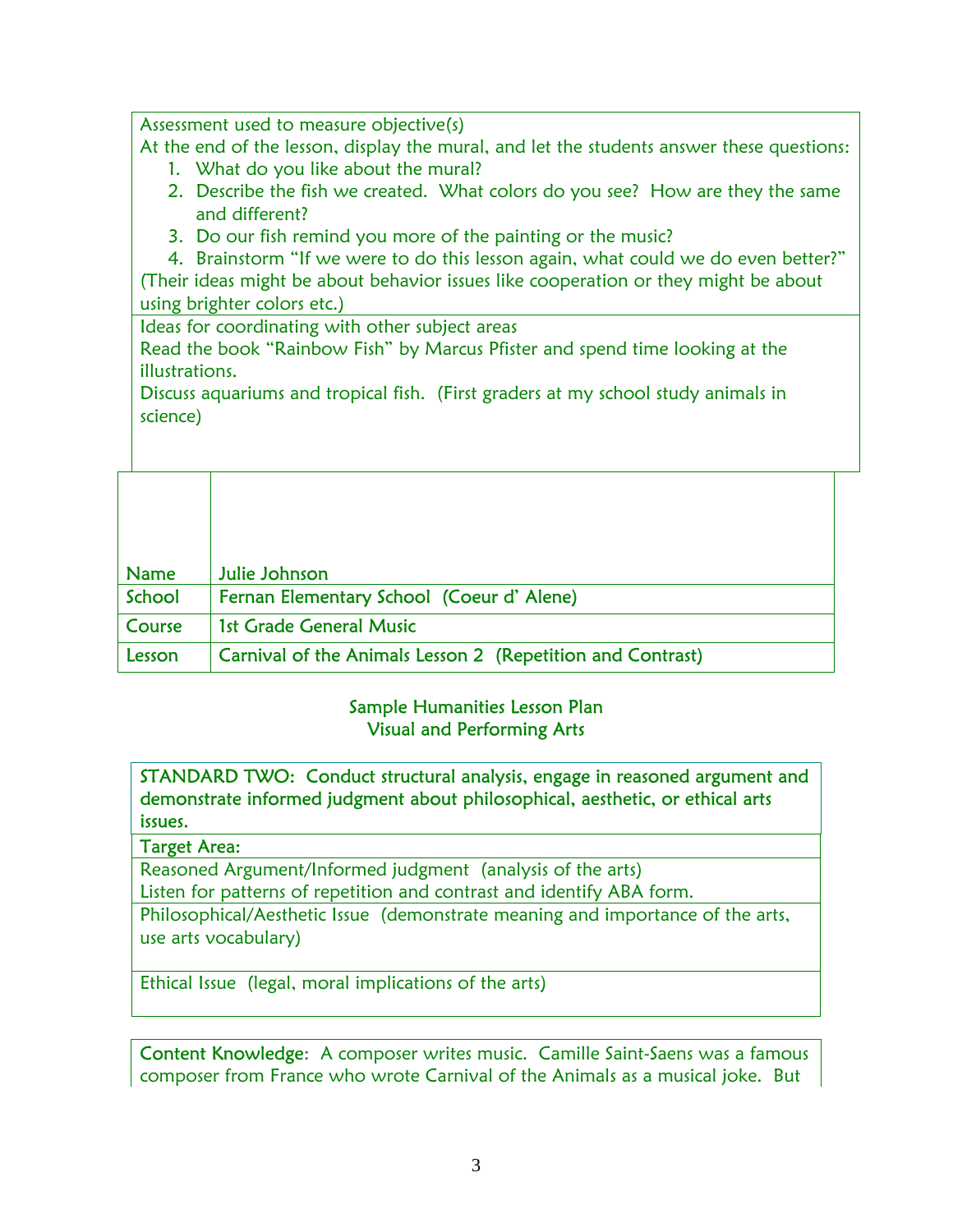it has become one of his most famous works! Music is made of repeating and contrasting ideas.

# Explain the objective(s) of this lesson:

- 1. Students will understand that a composer writes the music and that Camille Saint-Saens wrote Carnival of the Animals.
- 2. Students will understand that Carnival of the Animals is fourteen short pieces played by two pianos and an orchestra.
- 3. Students will be able to identify the repeating sections in Aquarium.
- 4. Students will be able to identify ABA Form in The Elephant.

# Describe the activity that will help students fulfill the lesson objective(s):

- 1. Let the students listen to Aquarium as they enter the room. Give them time to respond to the music and to discuss their feelings.
- 2. Read the book Carnival of the Animals by Barrie Carson Turner and make sure they can see the illustrations by Sue Williams.
- 3. Listen to Aquarium yet again and this time listen for the repetition of the A section. Have them raise their hand when they hear it. Explain that music is made of repeating and contrasting sections.
- 4. Teach the students the melodies of the A and B sections of The Elephant. Play them on the piano and hum them.
- 5. Play the recording of The Elephant and ask the students to listen for the two melodies.
- 6. Listen again and ask them to stand when they hear the B section.
- 7. As a whole class, make up body movements to go with the A section and the B section. Ask them how many times will we do the A section? How many times will we do the B section?
- 8. Play the music again and let the class perform the movements. Let one child write the letters A and B as the music is playing.
- 9. At the end of the music, refer to the letters ABA that have been written on the board and explain that ABA is a very common form of music.
- 10. With remaining time, listen for repeating sections in other selections from Carnival of the Animals.

# Suggested Materials

CD of Carnival of the Animals

Book "Carnival of the Animals" with commentary by Barrie Carson Turner and illustrations by Sue Williams (Macmillan Children's Books 1998, Henry Holt Publisher)

Student/teacher preparation required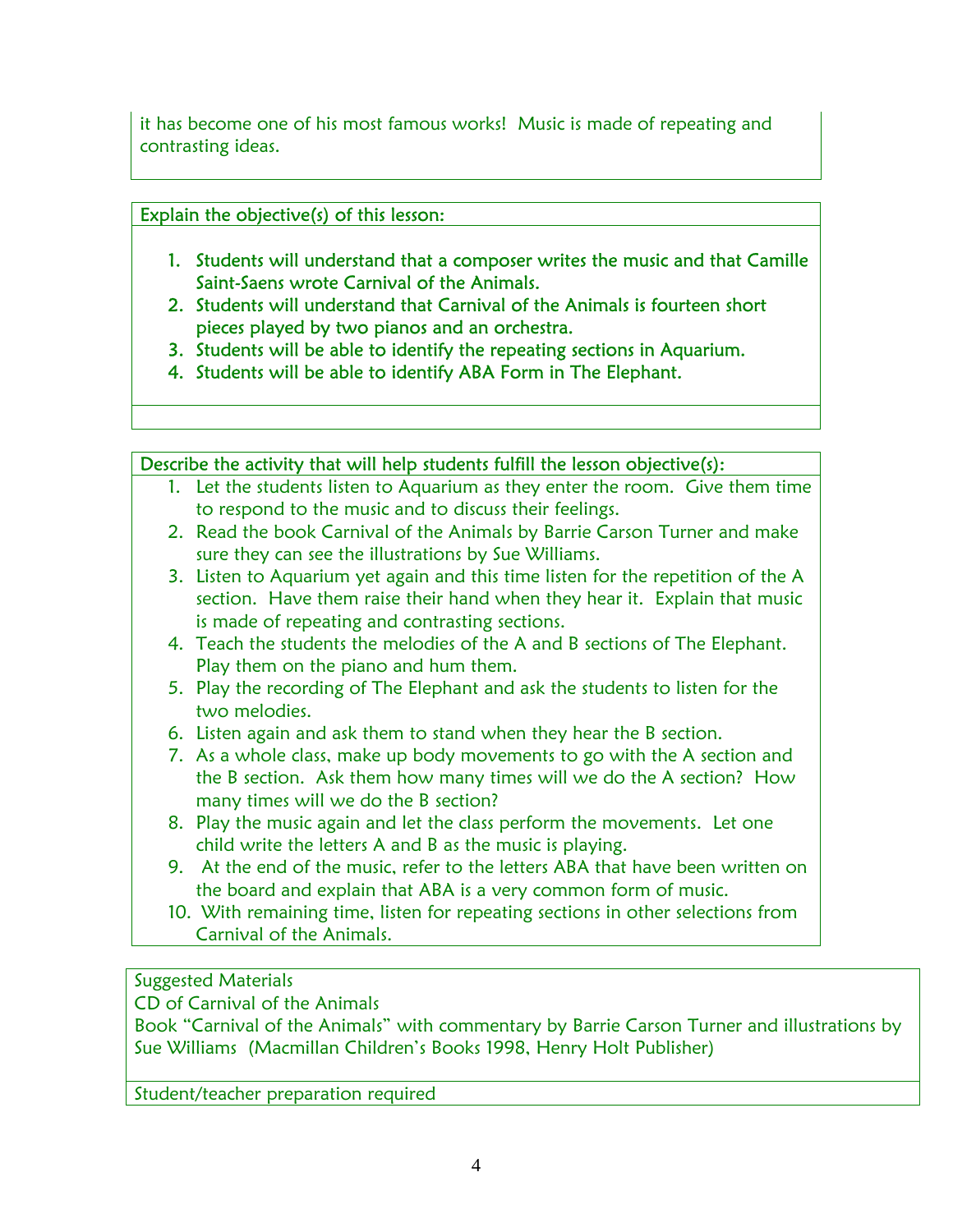Spend time listening to the music and choosing which selections to use for assessment part of lesson. I will probably use Fossils.

Length of lesson

45 minutes

Assessment used to measure objective(s)

After step #9 in the lesson, play Fossils and let the students listen for the repeating section that features the xylophone. Have them stand up when they hear that part. This closing activity will let the students demonstrate their understanding of the concept of repetition.

Ideas for coordinating with other subject areas

Give the students information about several great websites that will allow them to learn even more about Carnival of the Animals.

<http://www.laco.org/kids/2003concerts/mar03.htm>

<http://www.geocities.com/Vienna/5000/bgsound/bgsound0900.html>

<http://library.thinkquest.org/c005400/musi/saintsaensca.html?tqskip1=1>

1<sup>st</sup> graders are learning about patterns in words as they learn to read. It will be a great connection for them to realize that there are patterns in music!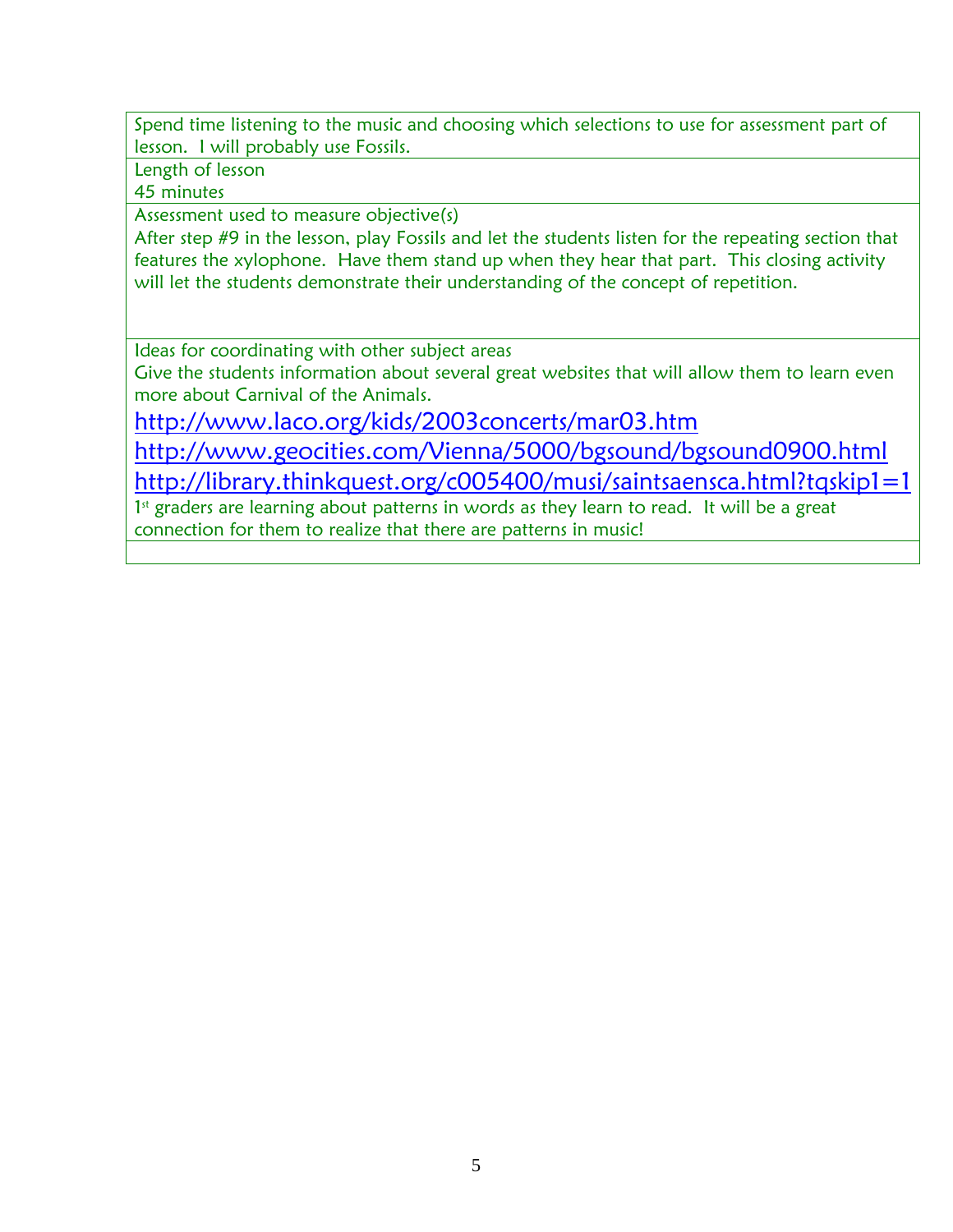| <b>Name</b>   | Julie Johnson                                                                      |
|---------------|------------------------------------------------------------------------------------|
| School        | Fernan Elementary School (Coeur d'Alene)                                           |
| <b>Course</b> | 1 <sup>st</sup> Grade General Music                                                |
| Lesson        | <b>Carnival of the Animals Lesson 3 (The Double Bass and the String</b><br>Family) |

#### Sample Humanities Lesson Plan Visual and Performing Arts

STANDARD THREE: Communicate in the humanities disciplines through application and creative expression.

### Target Area:

Communicate through creative expression Identifying sounds of different instrument families and voices. This lesson emphasizes the string family and will feature the double bass.

### Content Knowledge:

Carnival of the Animals, Saint-Saens, patterns of repetition and contrast. The orchestra is made of families of instruments. The string family, or the violin family, is made of four instruments: the violin, viola, cello and the bass. These instruments look the same but they are different sizes. The smallest one, the violin, plays the highest sounds. The double-bass, the largest one, plays the lowest. Pitch is high and low in music. Usually the violin plays the melody and the bass plays harmony. But in "The Elephant" the bass gets to play the melody.

#### Target Area:

Interpret/perform work

Saint-Saens chose to have the bass play the melody because he thought the bass sounded like an elephant. The bass is the lowest string instrument. Violins play high pitches, basses play the lowest pitches in the orchestra.

Create work of art

Demonstrate behavior

#### Explain the objective(s) of this lesson:

- 1. The students will be able to name the instruments in the violin family.
- 2. The students will be able to tell which instrument in the violin family plays highest and which is lowest.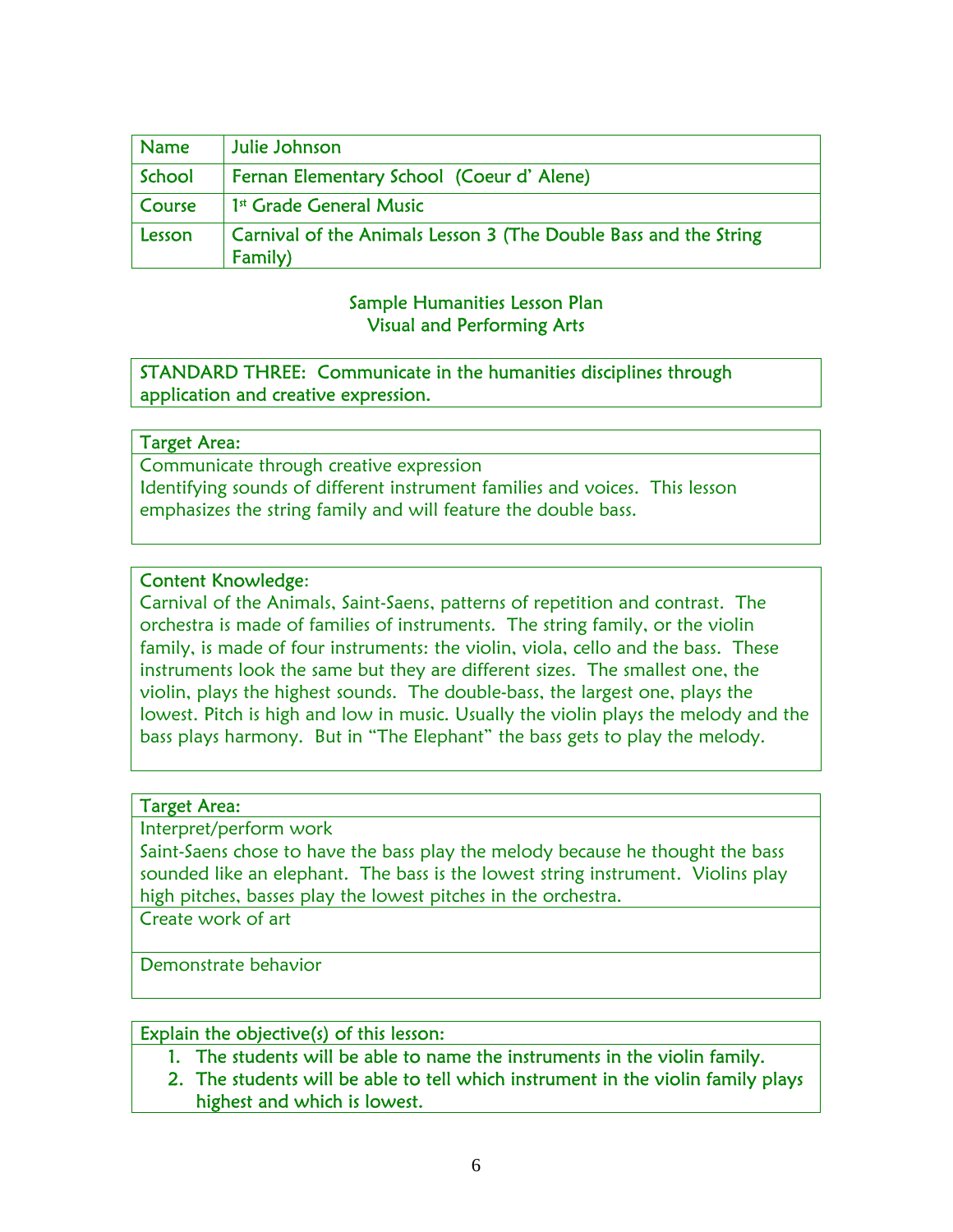- 3. The students will use the word pitch while the describe high and low.
- 4. The students will understand that the bass is playing the melody in The Elephant.
- 5. Surprise! Surprise! A real live bassist will come to class and play The Elephant for the children!
- 6. The students will have the chance to try to play the double-bass.

### Describe the activity that will help students fulfill the lesson objective(s):

- 1. I will show the students a violin and will demonstrate the sound of the instrument.
- 2. The students will listen to Hens and Roosters to hear the sound of the violin. Ask these questions:
	- a. Why do you think Saint-Saens chose the violin for the sound of the hens?
	- b. Do you think the music sounds like hens?
- 3. The students will listen to The Elephant. Ask these questions:
	- a. Can you name the instrument that is playing the part of the elephant?
	- b. Do you think it was a good decision to have the bass play the melody for The Elephant? Why?
	- c. Tell them that in music high and low is described by using the word "pitch".
- 4. At this point, our special guest will be introduced and he will share his instrument with the boys and girls. He will demonstrate how it is played and let the students hear the lowest and highest notes.
- 5. The bassist will play The Elephant.
- 6. The boys and girls can try playing the bass.

# Suggested Materials

- 1. Recording of The Carnival of the Animals.
- 2. Pictures of the violin family.
- 3. A violin, a double-bass, and a bassist who can play The Elephant.

# Student/teacher preparation required

Since a live performance by the bass will have so much impact, it is worth taking the time to find someone to show the students the instrument. This lesson could be done with several classes together to make it easier to schedule a time for the guest bassist.

Length of lesson 45 minutes